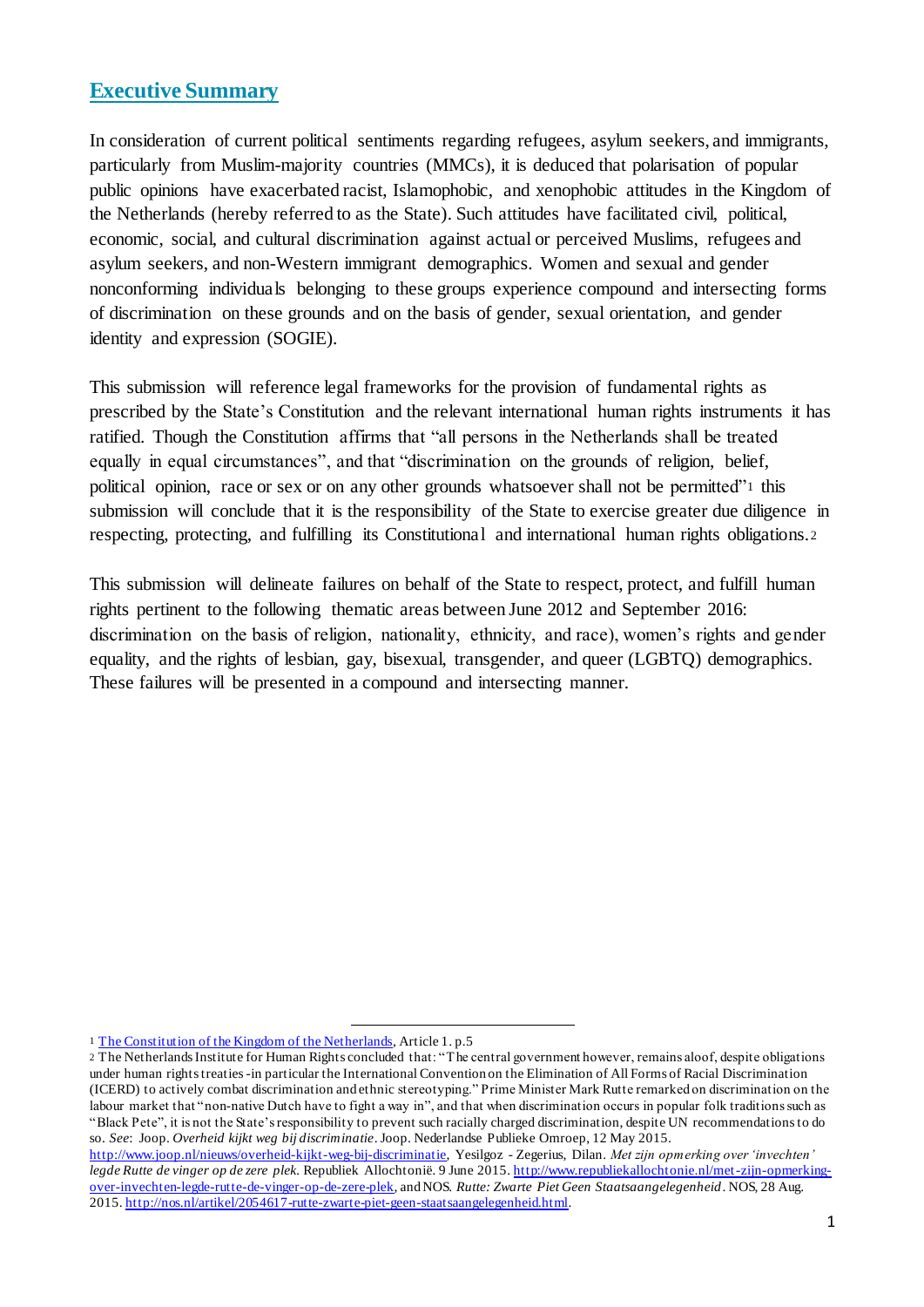## **1. Discrimination on the basis of Race, Ethnicity, and Religion**

The State is Constitutionally and internationally obligated to prevent discrimination on the basis of race3, ethnicity, and religion, as such discrimination may inhibit its responsibility to respect, protect, and fulfil fundamental human rights pertinent to the exercise and enjoyment of access to education, decent employment, access to justice, and freedom of and from religion or belief, including freedom to publicly and privately assemble, express, and practice thought, conscience, and religion in community or individually.<sup>4</sup>

Ostensive Muslims, including those equipped with Dutch citizenship, experienced an increase in discrimination and persecution in the public sphere on the basis of religion and ostensible religious attire: 71% of Muslim-identifying youth have reported experiencing some form of discrimination or bullying5, and recent cases of Muslim women wearing headscarves targeted in public have been reported.<sup>6</sup>

Moreover, Muslim women who wear headscarves are more susceptible to discriminatory employment and recruitment processes. Prominent media outlets7 have documented such trends. Due to such discriminatory practice, Muslim women are disenfranchised with the public and private employers, and often do not express a desire to seek employment outside of the domestic sphere.<sup>8</sup>

Access to education, educational institutions, and the labour market is unequally enjoyed by non-Western immigrants, especially those of actual or perceived Middle Eastern or North African descent, and women who don ostensive Islamic clothing. Furthermore, Dutch companies are 60% less inclined to invite someone with an Arabic name for employment opportunities than someone with a Dutch name<sup>10</sup>, and educational institutions have been reported to deny access to children on the basis of ethnicity.<sup>11</sup>

Several cases of discrimination on the basis of race, ethnicity, and religion have been heard by the College voor de Rechten van de Mens (CvdRM), yet public and private employers continue to discriminate against applicants on the basis of ostensive Islamic religious expression. Similarly, Male youth of Moroccan and Antillean descent are often racially and ethnically profiled by law

<sup>1</sup> 3 International Convention on the Elimination of all Forms of Racial Discrimination , Article 1(1)

<sup>4</sup> The Constitution of the Kingdom of the Netherlands, Article 6(1) p.5; European Convention on Human Rights, Article 9(1) p.10; International Covenant on Civil and Political Rights, Article 18(1)

<sup>5</sup> Van der Valk, Ineke. *Monitor Moslim Discriminatie*. Universiteit van Amsterdam, IMES report series, 2015. Print.

<sup>6</sup> *See*: www.meldislamofobie.org, for more information on discrimination against Muslims, including an interactive map of reported cases of Islamophobia.

<sup>7</sup> Start, Reinalda. *Stagiaire met hoofddoek niet gewenst*. NOS. 21 March 2016. http://nos.nl/artikel/2094155-stagiaire-methoofddoek-niet-gewenst.html.

<sup>8</sup> Huijnk, Willem; Dagevos, Jaco; Gijsberts, Mérove; Dagevo, Iris Andriessen. 2015. *Werelden van Verschil.* Den Haag: Sociaal en Cultureel Planbureau.

<sup>9</sup> Eurostat-Statistics Explained. "Migrant integration statistics - employment." *Eurostat*. Apr. 2016. Web.

<sup>10</sup> Blommaert, Elisabeth. *Are Joris and Renske More Employable than Rashid and Samira?: A Study on the Prevalence and Sources of Ethnic Discrimination in Recruitment in the Netherlands Using Experimental and Survey Data* . Thesis. Utrecht: Universiteit Van Utrecht, 2013. Print

<sup>11</sup> *See:* Weeda, Frederiek. *Wie Mag Naar de Blanke School?* NRC.nl, NRC Media, https://www.nrc.nl/nieuws/2015/04/25/wie-magnaar-de-blanke-school-1487628-a892679 25 Apr. 2015.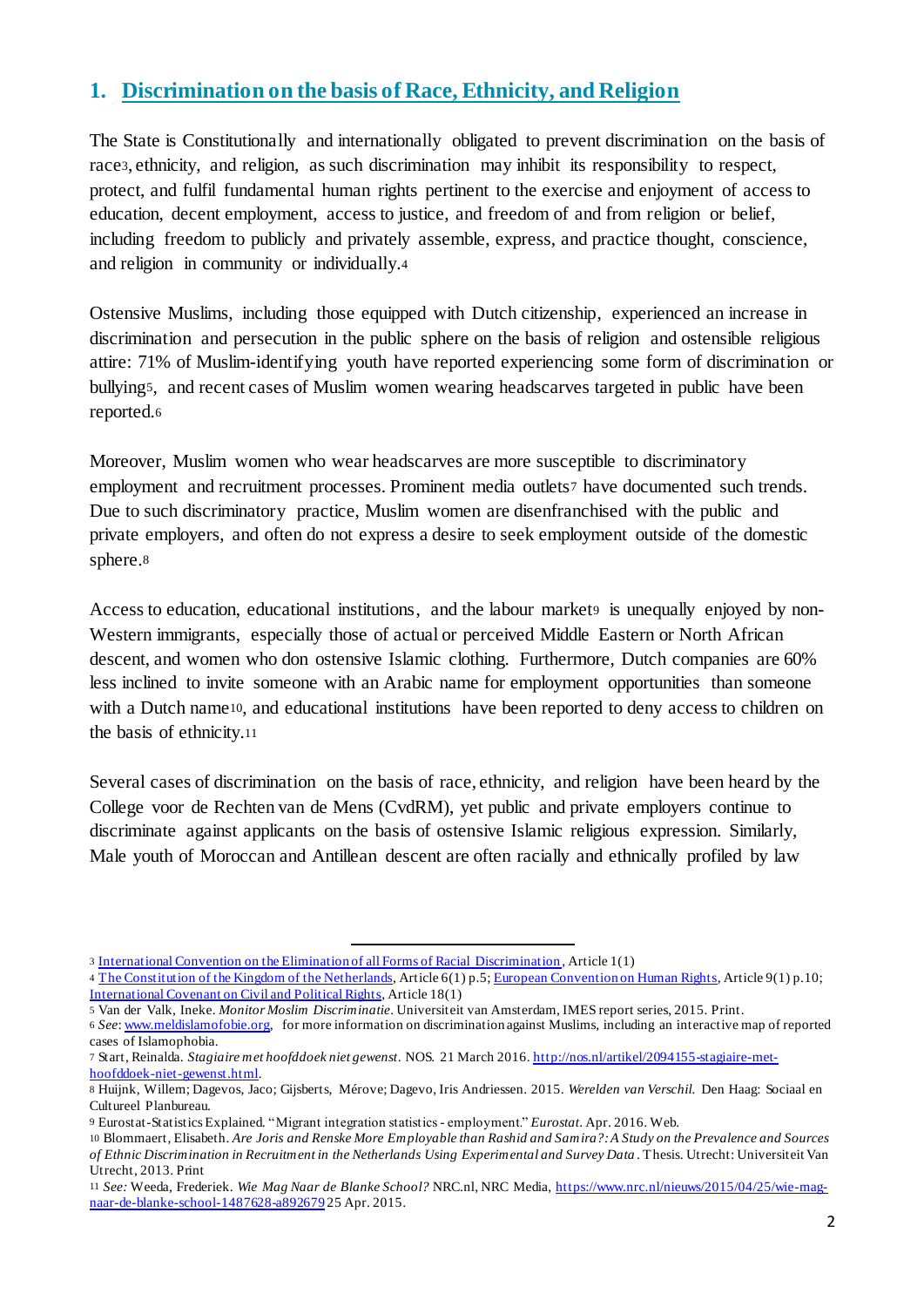enforcement officials with no cause for reasonable doubt.<sup>12</sup> These demographics constitute racial and ethnic minorities that are more likely to be targeted for "preventive checks", resulting in distrust of law enforcement officials.<sup>13</sup>

When cases of such discrimination are reported to local law enforcement authorities, declarants' experiences are reported to be trivialized and they are, in some cases, advised to not file formal police reports. In other cases, declarants are barred or inhibited from making statements at all. As such, willingness to report incidents of discrimination is low, and several victims of such discrimination share the belief that local law enforcement will not assist with or process their claims them:<sup>14</sup>

- **1.1** One prominent Dutch Journalist was subjected to such "preventively checks" by authorities four times over the course of 18 months based on his ethnic appearance. He has not filed any complaints of discrimination.<sup>15</sup>
- **1.2** One plainclothes officer in an attempt to assist his brother report a case of fraud in July 2016 was insulted and detained for one night by fellow officers on duty who refused process his brother's claim. The officials apparently detained the victim as they perceived him to be falsely representing law enforcement. They claimed that he could not be a police officer as "he didn't look like one", and that "he was probably a cleaner working for the police, like his father." The victim had filed a case for insult, threats, abuse, and deprivation of liberty and abuse of office, which is currently being investigated.<sup>16</sup>
- **1.3** One individual a Muslim name was denied employment at one logistics company in light of the fact vacancies were open at the company. He applied again under a Dutch name, changing his resume to reflect one year less work experience and subsequently received a call back within hours despite the lack of work experience. In his attempt to report the case to law enforcement, officers refused to file his case as he was told he was responsible for "triggering" in the incident.<sup>17</sup>

The State's Criminal Code does prescribe penalties for publicly disseminating insulting remarks or remarks made to incite hatred and discrimination on the basis of race or religion18, however it is not uniformly applied under the auspice of due process in all cases of public and ostensive racial, ethnic, or religious discrimination:

14 *See:* Abaaziz, Ibtisam. *Jaarraport 2015*. Meldislamofobie.org, https://www.meldislamofobie.org/wpcontent/uploads/2016/04/Meld\_Islamofobie\_jaarrapport\_2015\_definitief.pdf

<sup>12</sup> *See:* https://www.amnesty.nl/etnischprofileren. For more information on ethnic profiling in the Netherlands: Bovenkerk, Frank. Twee Marokkanen op een scooter? Die houd ik aan. In M. Davidocic & A. Terlouw (Eds.), *Diversiteit en discriminatie, onderzoek naar processen van in- en uitsluiting* (pp. 203-222). Amsterdam University Press. 2015

<sup>13</sup> Klos, Gerbrig, and Delsol, Rebekah. *Gelijkheid Onder Druk: Stelling Nemen Tegen Etnisch Profileren Door de Nederlandse Politie*. Open Society, Open Society Foundations, 28 Nov. 2013 https://www.opensocietyfoundations.org/voices/gelijkheid-onderdruk-stelling-nemen-tegen-etnisch-profileren-door-de-nederlandse-politie

<sup>15</sup> El-Fassi, Abdelkarim. *Weer Twee Wandelende Marokkaanse Jongens Aangehouden Omdat. Ja Waarom Eigenlijk?* Wij Blijven Hier!, Wijblijvenhier.nl, 14 June 2013. https://wijblijvenhier.nl/19947/weer-marokkaanse-jongens-aangehouden-omdat-ja-waaromeigenlijk/

<sup>16</sup> Rueb, Thomas. *Jij ziet er helemaal niet uit als een politieman!* NRC.NL, NRC. 27 July 2016.

https://www.nrc.nl/nieuws/2016/07/27/jij-ziet-er-helemaal-niet-uit-als-een-politieman-3422838-a1513613

<sup>17</sup> Redactie Joop.nl, *Politie weigert aangifte gediscrimineerde Yassine.* Joop.nl. 30 Apr. 2015. http://www.joop.nl/nieuws/politieweigert-aangifte-gediscrimineerde-yassine: Rotterdam police have since announced an internal investigation regarding the handling of this case.

<sup>18</sup> Criminal Code of the Kingdom of the Netherlands, Sections 137c(1), 137d(1). p.82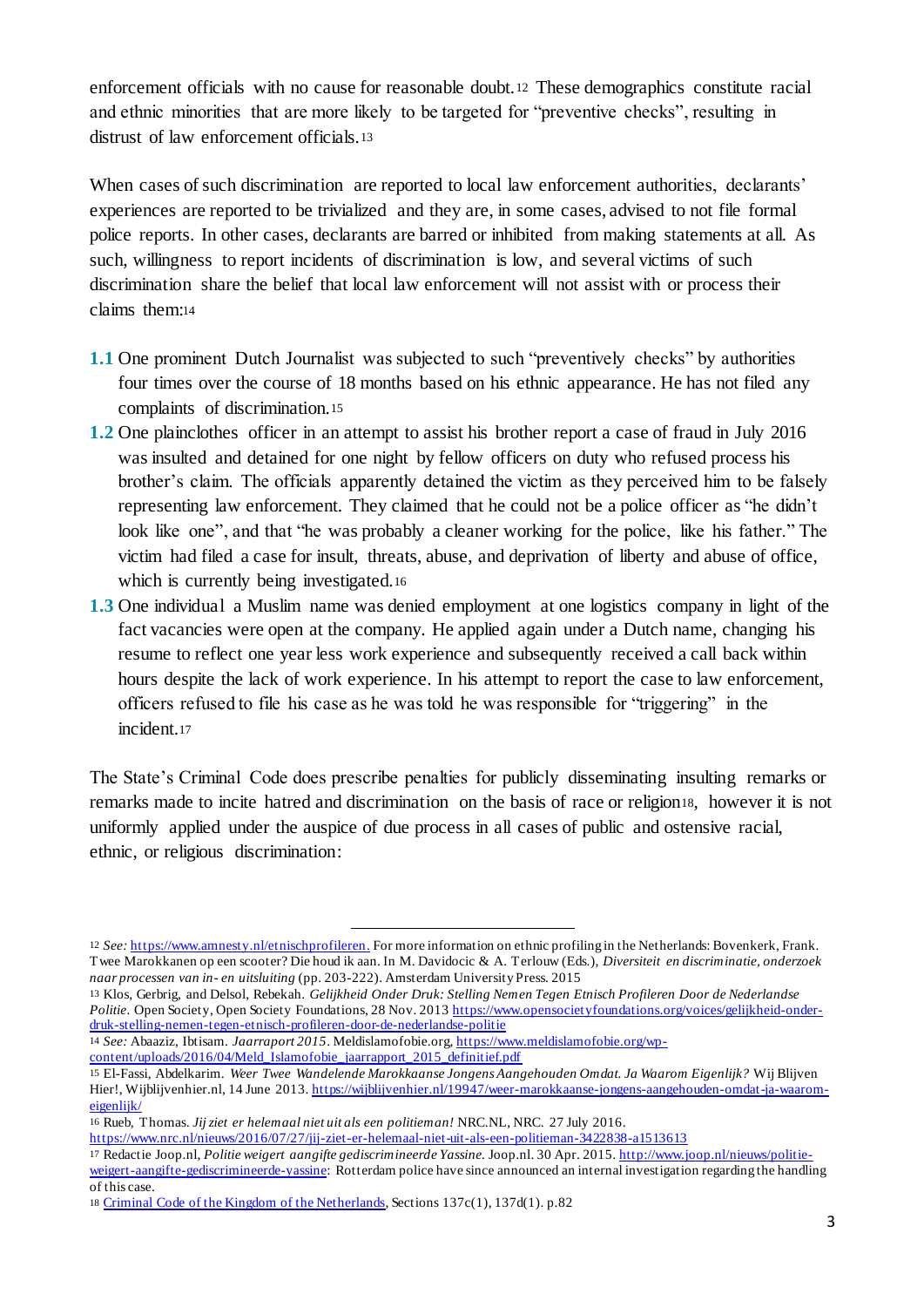**1.4** In December 2014, after an investigation of purportedly anti-Moroccan remarks issued by a prominent right wing politician during the March 2014 campaign rally, prosecutors said he would be charged under the Criminal Code with "insulting a specific group based on race and inciting discrimination and hatred.<sup>19</sup> The investigation is still ongoing. Furthermore, in the August 2016 concept proposal for the Party for Freedom, Muslims, racial and ethnic minorities, and immigrants were clearly targeted and discriminated against on the basis of race, ethnicity, or religion.

Furthermore, the State is less inclined to proactively halt or support campaigns to counter narratives of discrimination or incitement to hatred and violence that certain religious officials propagate, even if such religious officials bear Dutch nationality. Furthermore, in few municipalities have such religious officials been held accountable for their hate-speech and ostensive affiliation with extremist groups under the Criminal Code:

**1.5** Certain Muslim religious leaders consistently incite hatred, violence, and discrimination against apostates from Islam, atheists, Jewish demographics, and sexual and gender minorities,<sup>20</sup> yet only 15 identified "hate-imams" have been successfully barred from entering the State in 2015.<sup>21</sup> Additionally, only few municipalities have banned the use of the official flag of Da'esh in public,<sup>22</sup> highlighting that no State-wide prohibition is in place despite the hateful and discriminatory basis of Da'esh's ideology which the State is obliged combat under its Criminal Code.

### **Recommendations:**

The State must take all appropriate measures to eliminate discrimination on the basis of race, nationality, ethnicity, or religion in all State and public institutions, in accordance with its Constitutional and international human rights obligations, to ensure that the full respect for, protection, and fulfilment of the rights to freedom of and from religion and belief and freedom of expression are achieved. To this end, MPV recommends the State:

- **1.** Eliminate discrimination on the basis of race, nationality, ethnicity, or religion from all State and public institutions and platforms, and uniformly enforce the penal code in cases of incitement to hatred and discrimination on the basis of race, nationality, ethnicity, or religion.
- **2.** Further pursuant to articles 137c and 137d, hold accountable religious officials who incite hatred and discrimination on the basis of religion, gender, and SOGIE.
- **3.** Eliminate discrimination on the basis of race, nationality, ethnicity, or religion from all private institutions, including within private hiring and recruiting processes, pursuant to Constitutional and international human rights obligations.

<sup>1</sup> 19 *See:* https://freedomhouse.org/report/freedom-world/2015/netherlands, for more information on detriment to the enjoyment of freedom of expression and freedom of and from religion and belief caused by Geert Wilder's remarks.

<sup>20</sup> Ellian, Afshin. *Waarom ik aangifte doe tegen Shabir Burhani.* Elsevier.nl, Reed Business Information. 7 Apr. 2015. http://www.elsevier.nl/nederland/blog/2015/04/waarom-ik-aangifte-doe-tegen-shabir-burhani-1741985W/.

<sup>21</sup> Redactie Volkskrant.nl, *23 Haatimams met Succes uit Nederland* geweerd, De Volkskrant, De Persgroep Nederland. 26 Jan. 2016. http://www.volkskrant.nl/binnenland/-23-haatimams-met-succes-uit-nederland-geweerd~a4232339/.

<sup>22</sup> Hogeling, Thomas. *Wat zegt de wet: een vlag verbieden, kan dat zomaar?* De Volkskrant, De Persgroep Nederland*.* 12 Aug. 2014. http://www.volkskrant.nl/binnenland/wat-zegt-de-wet-een-vlag-verbieden-kan-dat-zomaar~a3717250/.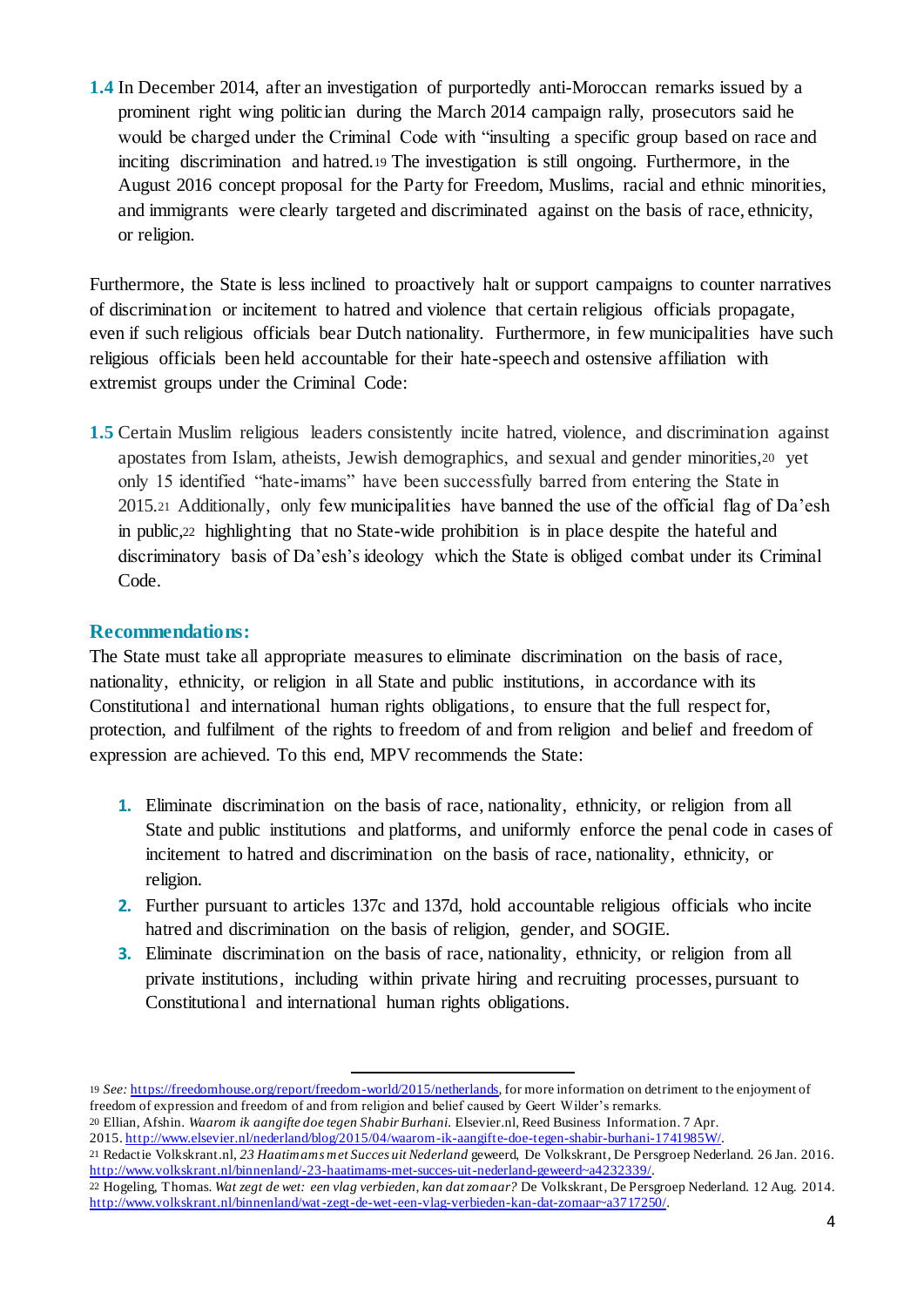- **4.** Sponsor and endorse State or non-governmental and civil society racial, ethnic, and religious minority sensitization campaigns for local law enforcement agencies and officials pursuant to the promotion of non-discrimination, facilitation of access to justice, and preservation of the rule of law.
- **5.** Sponsor and endorse non-governmental and civil society advocacy campaigns that combat discrimination on the basis of race, nationality, ethnicity, or religion in local communities to foster a culture of acceptance and affirmation in which all citizens may exercise and enjoy the rights to freedom of and from religion and belief and freedom of expression without fear of persecution or discrimination, pursuant to Constitutional and international human rights obligations.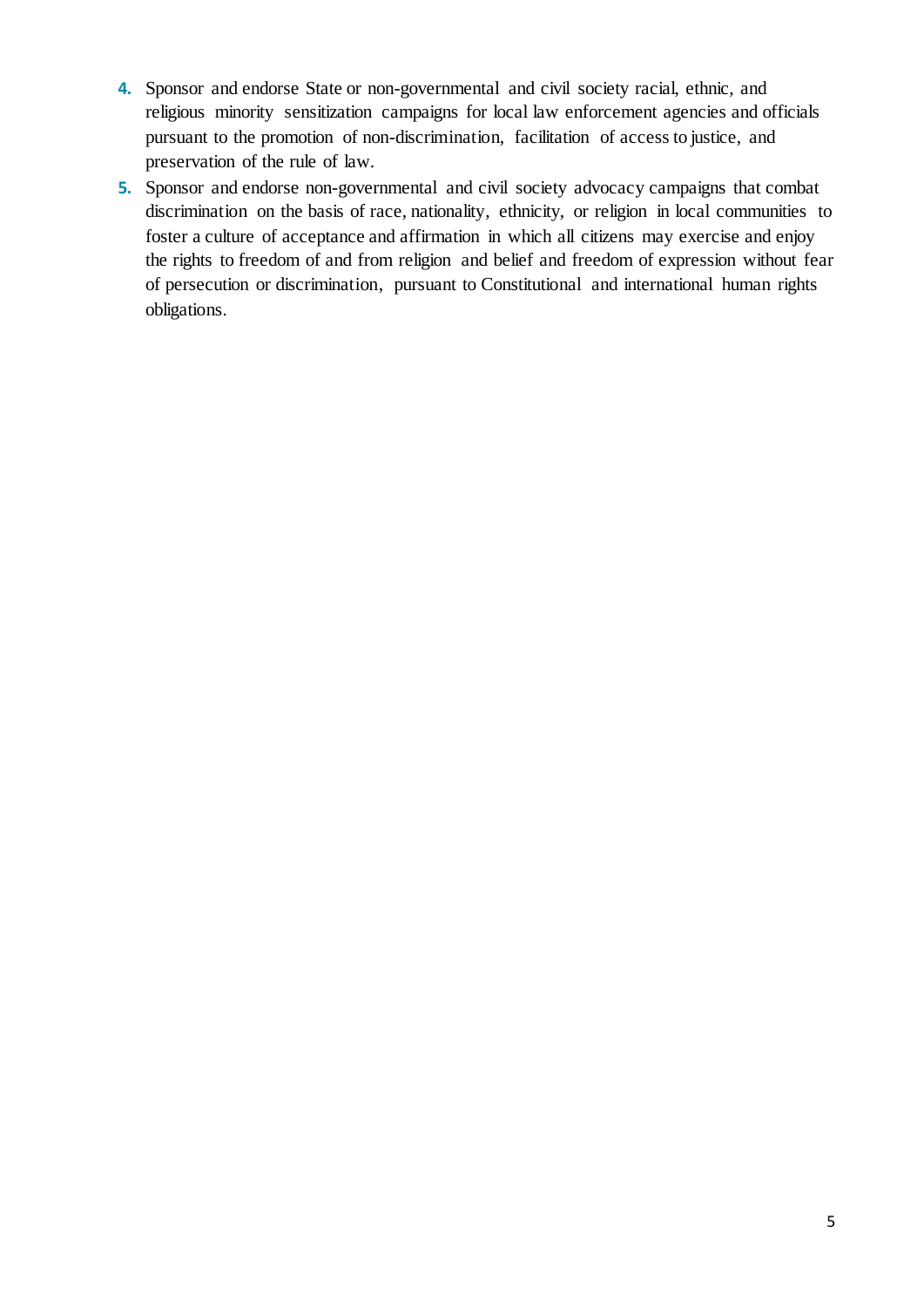# **2. Women's Rights and Gender Equality**

The State is responsible to respect, protect, and fulfil the human rights of women, including those belonging to racial, ethnic, and religious minority groups, and those living with disabilities under its Constitutional and international obligations, especially those provisioned by the Convention on the Elimination of All Forms of Discrimination Against Women (CEDAW). However, gender disparity and misogyny persist in both public *and* private spheres.

Religious or cultural relativism may never be invoked by any community to justify any form of discrimination against women. However, in some Muslim communities, misogyny and the denial of certain rights are justified by patriarchal interpretations of Qur'anic scripture. Such interpretations exacerbate gender based violence (GBV) in these communities and enable harmful cultural practices to persist.<sup>23</sup> Local law enforcement officials are not always apt at handling GBV and domestic violence in Muslims communities for this very reason, and often refer abused Muslim women to shelters where they may be coerced into sex work to pay for rent.<sup>24</sup>

Additionally, Muslim women, including adolescent girls and children, are denied equality during religiously officiated marriage and after its dissolution, and are sometimes forced into marriage via illegal religious ceremonies.<sup>25</sup> In some instances, Muslim women are denied the right to alimony, including housing and other material benefits if they are divorced by their husband, and imams often do not grant religious divorce requests to women without permission from the husband.<sup>26</sup> Because State courts are unable to dissolve religious marriages, some Muslim women experience marital captivity and are subject to marital inequalities in their countries of origin. This ultimately affects women's child custodial rights, possibilities for new relationships and marriages, and the possibility of free and safe travel to MMCs of origin:

**2.1** One Muslim woman sought dissolution of a religious marriage, by which two children were born, through a State court in October 2015. Because there was no civil marriage or partnership registered, the court concluded that "the woman was free to uphold the requirements of Islamic family law" and referred her case to a British Sharia Council, which refused her claims. <sup>27</sup> The civil and political rights of the woman and her children were not considered as factors in this conclusion.

24 *See: Dossier Vrouwenopvang* by Femmes for Freedom.

<sup>23</sup> Almost 4 out of 10 women from countries like Somalia and Egypt who reside in the State have experienced female genital mutilation and cutting. *See:* Exterkate, Marja. *Vrouwelijke Genitale Verminking in Nederland.* Pharos, Jan. 2013. http://www.pharos.nl/documents/doc/vrouwelijkegenitaleverminkinginnederland.pdf.

<sup>25</sup> *See:* https://www.rijksoverheid.nl/actueel/nieuws/2016/02/12/jaarlijks-ongeveer-250-kindhuwelijken-in-nederland

<sup>26</sup> *See:* http://www.femmesforfreedom.com/wp-content/uploads/2016/02/gewoon-getrouwd-onderzoek-naar-kindhuwelijken-enreligieuze-huwelijken-in-nederland.pdf

<sup>27</sup> In practise, a British Sharia Council is often male-dominated with patriarchal and misogynistic perspectives, and hardly grant religious divorces to women without the consent of the husband. *See*: Zee, Machteld. *Choosing Sharia? Multiculturalism, Islamic Fundamentalism and British Sharia Councils* (PhD thesis, Faculteit der Rechtsgeleerdheid, Universiteit Leiden) Meijers-reeks. 1 Dec. 2015, for more information. *See also*: http://uitspraken.rechtspraak.nl/inziendocument?id=ECLI:NL:RBROT:2016:8 , for the court order.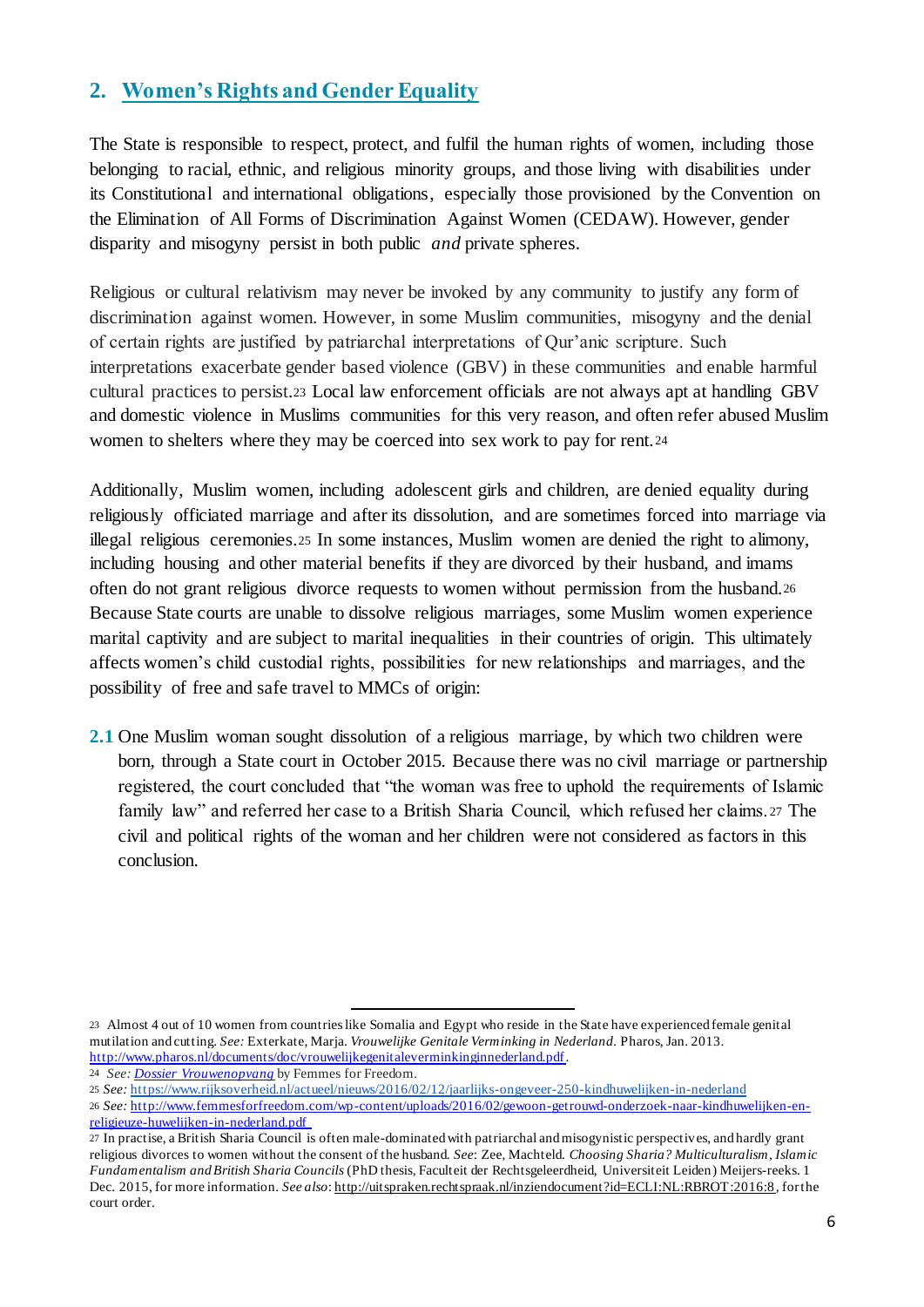Lastly, women living with disabilities may experience difficulty in accessing places of worship and other religious institutions, which is often exacerbated by gender segregation in such spaces. This is also the case in State facilities such as hospitals and universities.<sup>28</sup>

#### **Recommendations:**

The State must take all appropriate measures to eliminate discrimination and misogyny against women in both the public and private spheres as per its obligations under the CEDAW. To this end, MPV recommends the State:

- **1.** Sponsor and endorse educational programs and sensitization trainings for local and federal judiciary and law enforcement agencies on gender inequalities in Muslim communities and best practices learned on how to assist Muslim women in cases of domestic violence and during divorce proceedings.
- **2.** Sponsor and endorse non-governmental and civil society advocacy campaigns that combat discrimination and misogyny against women in local communities, especially progressive faith-based organizations that promote gender equality and women's empowerment.
- **3.** Take measures to ensure that the human rights of women living with disabilities, including those rights associated with freedom of religion and belief, are respected, protected, and fulfilled.

:

<sup>28</sup> Bennekom, Dirkje van. *Islamitische gebedsruimte VU Amsterdam scheidt de vrouwen van de mannen* . 18 August 2014. http://powervrouwen.blog.nl/religie/2014/08/18/islamitische-gebedsruimte-vu-amsterdam-scheidt-de-vrouwen-van-de-mannen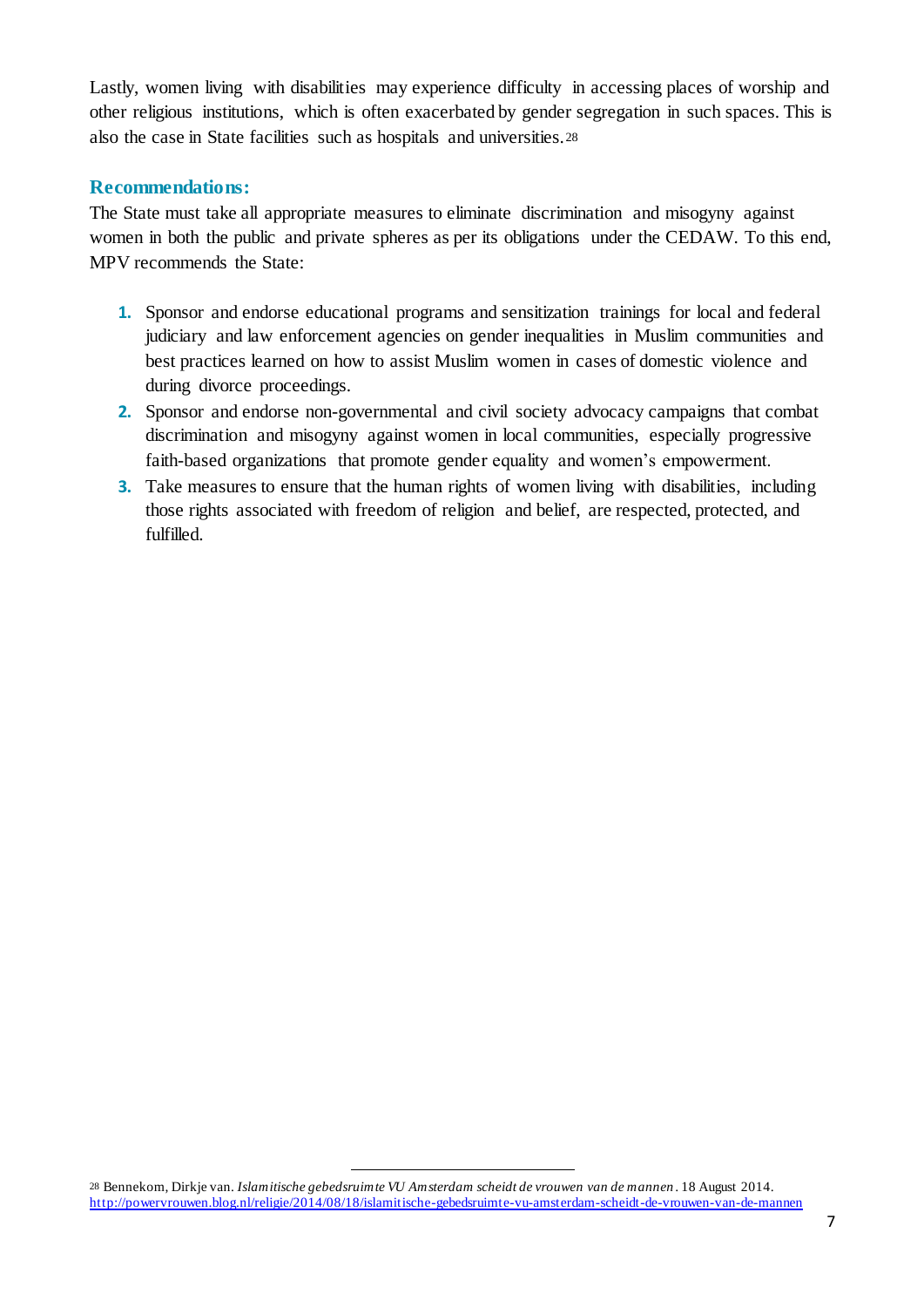## **3. The Rights of LGBTQ People:**

The State is responsible under its international human rights obligations to respect, protect and fulfil the human rights of LGBTQ people and to mitigate public discrimination or incitement to hatred on the basis of SOGIE in all communities. Though the State has codified legal protections for sexual and gender nonconforming (SGN) people and penalizes discrimination on the basis of SOGIE, SGN refugees and asylum seekers, particularly those from MMCs, face compound and intersecting forms of discrimination and marginalization.<sup>29</sup> Though reporting mechanisms are in place, reporting discrimination on the basis of SOGIE is scarce30, and sometimes law enforcement agencies advise against filing reports altogether.<sup>31</sup>

SGN refugees and asylum seekers face particular discrimination in refugee centers:<sup>32</sup>

**3.1** One Syrian refugee was effectively bullied out of a refugee center in Ter Apel and transferred to another center, Zandaam, in October 2015, where harassment and persecution only became worse. The Centraal Orgaan opvang Asielzoekers (COA) was essentially unable to provide for his safety at either of the refugee centers.<sup>33</sup>

Furthermore, Immigration and Naturalisation Service (IND) predicate assumptions of same-sex desires on the basis of typecast expressions of homosexuality, i.e. if an SGN asylum seeker is too "masculine" his claim may not be accepted. Cultural factors that may have influenced such decisions to conceal sexual orientation are not taken into account. Such typecasting protocol is detrimental to the processing of asylum claims for SGN asylum seekers, and increases the harm and persecution they may face in their communities and privately.<sup>34</sup>

Religiously and/or culturally justified discrimination often exacerbates marginalization and persecution of SGN individuals, and some Muslim faith leaders and actors incite hatred on the basis of SOGIE by instrumentalizing and bastardizing certain Islamic texts. Though there exist organizations responsible for handling cases of discrimination on the basis of SOGIE in the State, personnel are typically unable to issue statements regarding religiously/culturally justified discrimination.<sup>35</sup>

http://www.coc.nl/algemeen/lhbt-asielzoekers-vaak-slecht-behandeld.

```
34Working Instructions (Werkinstructies) of the IND are accessible through their webpage
```
https://ind.nl/organisatie/ketenpartners/werkinstructies. The working instruction 'horen en beslissen in zaken waarin LHBT gerichtheid als asielmotief wordt aangevoerd', WI 2015/9, specifies the allowance of typecasting questions.

35 De Wit, Marina. *Bureau Discriminatiezaken zet zich in tegen ongelijkheid.* 5 Feb. 2014.

http://www.dichtbij.nl/haarlemmermeer/kiesdichtbij/artikel/3363548/bureau-discriminatiezaken-zet-zich-in-tegen-ongelijkheid.aspx.

<sup>1</sup> 29 Baas, Danielle. *Taboe heerst nog rond roze migranten*. Stadsblad Utrecht,. 14 May 2014. http://files.webklik.nl/user\_files/2014\_05/549010/Jezelf\_kunnen\_zijn\_in\_Utrecht.pdf.

<sup>30</sup> *See:* Boots, Romee. *Toenemende agressie tegen transgenders baart COC zorgen*. Het Parool,

http://www.parool.nl/amsterdam/toenemende-agressie-tegen-transgenders-baart-coc-zorgen~a4137975/. 8 September 2015. Web, and ANP, *Helft homo's durft niet hand in hand over straat.* Het Parool, De Persgroep, 31 Jul. 2016.

http://www.parool.nl/binnenland/-helft-homo-s-durft-niet-hand-in-hand-over-straat~a4111332/

<sup>31</sup> Redactie Asscher Courant. *Vluchteling mishandeld en bedreigd in AZC's, nu eindelijk veilig in Assen: "COA verbood mij aangifte te doen"*. Asscher Courant,. 28 January 2016. http://www.assercourant.nl/achtergrond/450809/vluchteling-mishandeld-en-bedreigdin-azc-s-nu-eindelijk-veilig-in-assen-coa-verbood-mij-aangifte-te-doen.html.

<sup>32</sup> *See:* Redactie COC, *LHBT-asielzoekers vaak slecht behandeld*. COC.nl, COC Nederland. 2 May 2013.

<sup>33</sup>*See:* Kragtwijk, Pippi. *De homoseksuele vluchteling Omar werd weggepest uit de noodopvang in Nederland* . Vice, Vice Media LLC. 9 November 2015. http://www.vice.com/nl/read/de-homoseksuele-syrische-vluchteling-omar-werd-weggepest-uit-denoodopvang-in-nederland-232. Accessed 16 September 2016, and Westra, Pimm. *Waarom een Syrische homoseksueel in Nederland onveilig is*. HP/De Tijd, 2 February 2016. http://www.hpdetijd.nl/2016-02-12/waarom-een-syrische-homoseksueel-in-nederlandonveilig-is/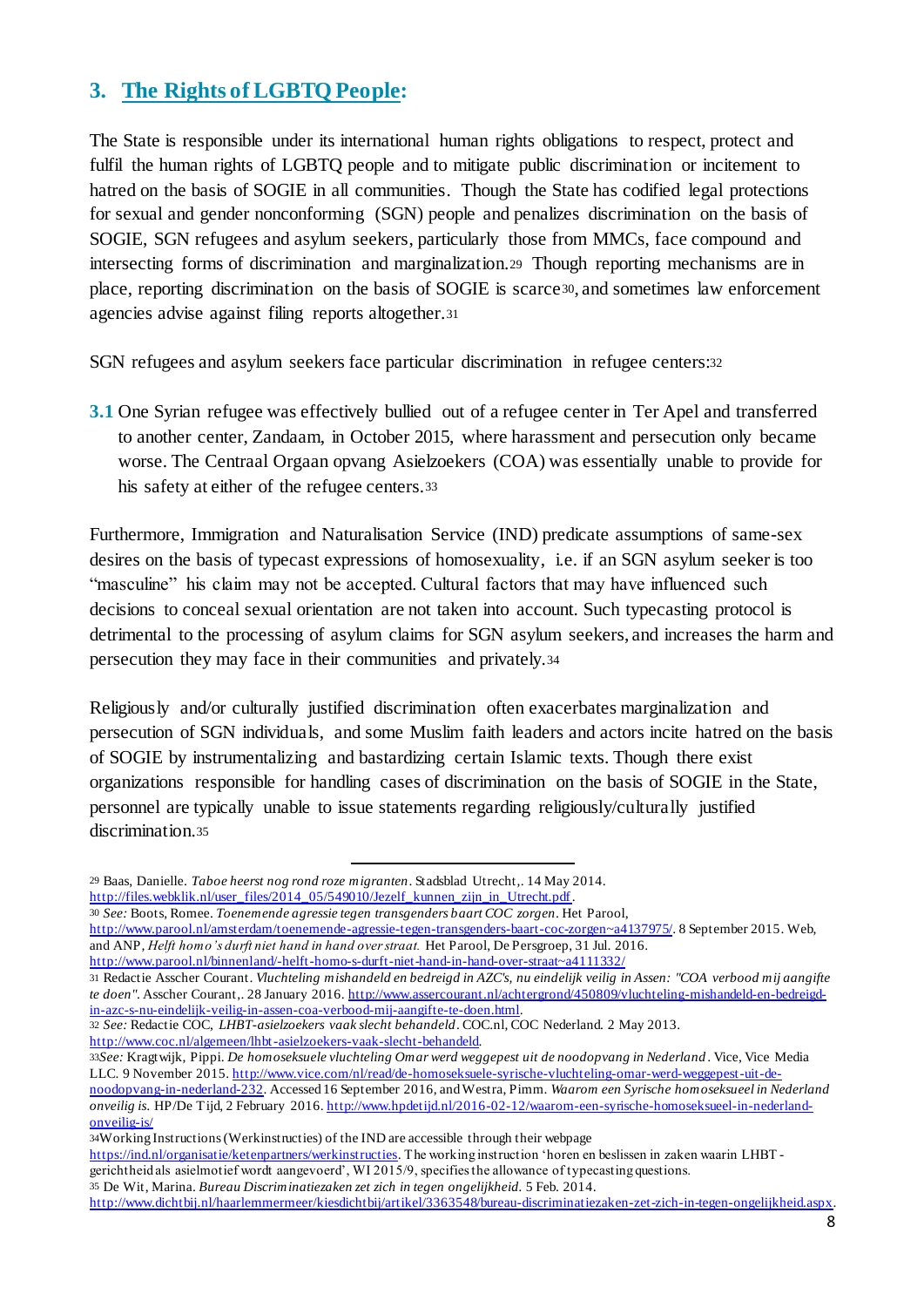#### **Recommendations:**

The State must take all appropriate measures to eliminate discrimination on the basis of SOGIE, including such discrimination justified by religious and/or cultural rhetoric, under its international human rights obligations. Furthermore, the State must respect, protect, and fulfil the rights of SGN refugees and asylum seekers. To this end, MPV recommends the State:

- **1.** Sponsor and endorse educational programs and sensitization trainings for IND, COA, and front line workers on the unique cultural nuances SGN refugees and asylum experience, and on the compound forms of discrimination they face to establish effective mechanisms of protection for SGN refugees and asylum seekers in refugee centers.
- **2.** Pursuant to articles 137c and 137d, hold accountable religious officials who incite hatred and discrimination on the basis of SOGIE, whether specifically targeting any LGBTQ individual or community.